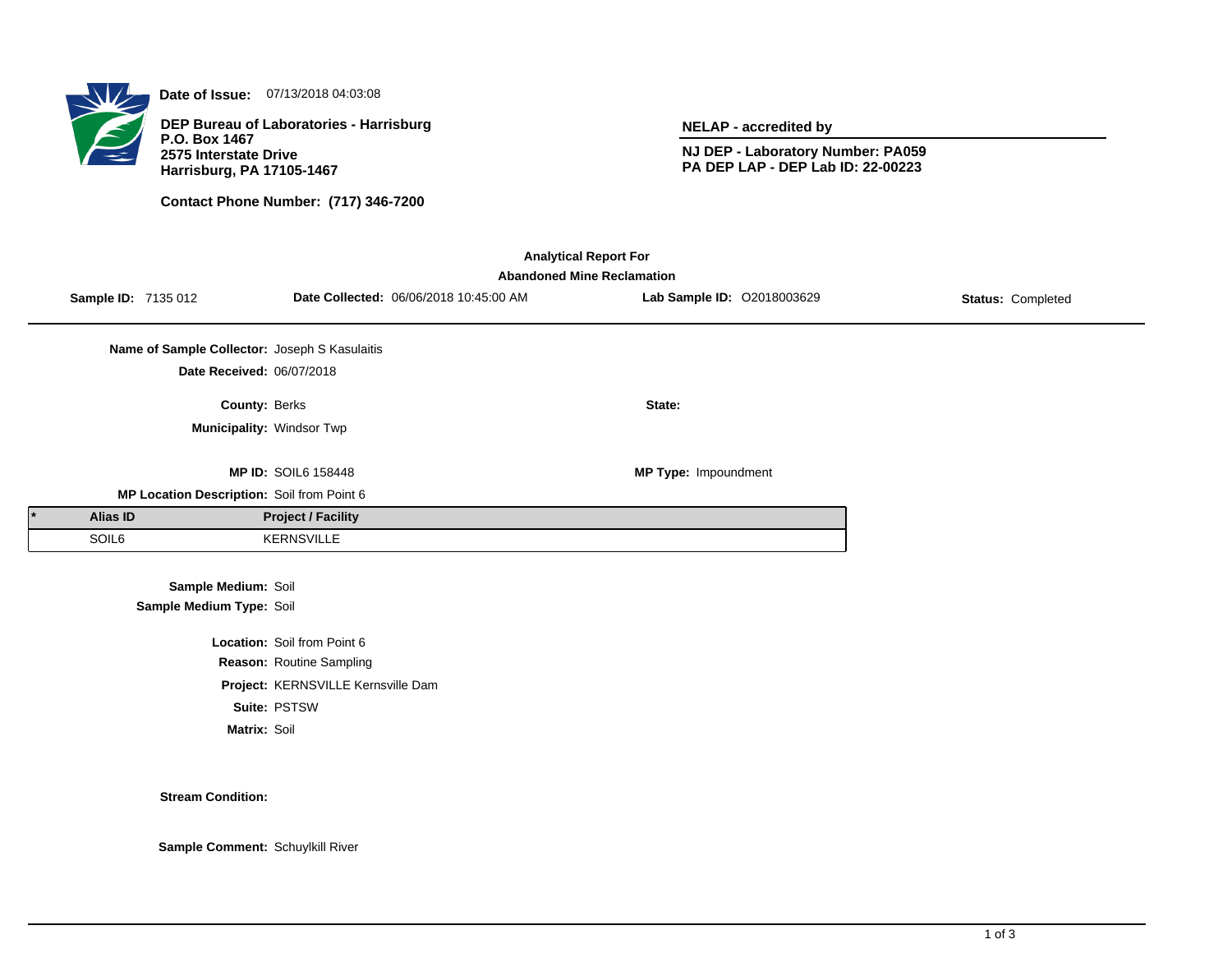## **Analytical Report For Abandoned Mine Reclamation**

| Sample ID: 7135 012                     | Date Collected: 06/06/2018 10:45:00 AM | <b>Lab Sample ID: 02018003629</b> |                    | <b>Status: Completed</b> |
|-----------------------------------------|----------------------------------------|-----------------------------------|--------------------|--------------------------|
| <b>Test Codes / CAS # - Description</b> | <b>Reported Results</b>                | Date And Time Analyzed            | <b>Approved by</b> | <b>Test Method</b>       |
| 72548<br>$4,4'$ -DDD                    | 10.0 UG/KG (U)                         | 07/12/2018 02:00 AM               | <b>MESPECHT</b>    | EPA 8081B                |
| 72559<br>4,4'-DDE                       | 10.0 UG/KG (U)                         | 07/12/2018 02:00 AM               | <b>MESPECHT</b>    | EPA 8081B                |
| 50293<br>$4,4'$ -DDT                    | 10.0 UG/KG (U)                         | 07/12/2018 02:00 AM               | <b>MESPECHT</b>    | <b>EPA 8081B</b>         |
| 15972608 Alachlor                       | 10.0 UG/KG (U)                         | 07/12/2018 02:00 AM               | <b>MESPECHT</b>    | EPA 8081B                |
| 309002<br>Aldrin                        | 10.0 UG/KG (U)                         | 07/12/2018 02:00 AM               | <b>MESPECHT</b>    | EPA 8081B                |
| 319846<br>alpha-BHC                     | 10.0 UG/KG (U)                         | 07/12/2018 02:00 AM               | <b>MESPECHT</b>    | EPA 8081B                |
| 5103719<br>alpha-Chlordane              | 10.0 UG/KG (U)                         | 07/12/2018 02:00 AM               | <b>MESPECHT</b>    | EPA 8081B                |
| 319857<br>beta-BHC                      | 10.0 UG/KG (U)                         | 07/12/2018 02:00 AM               | <b>MESPECHT</b>    | EPA 8081B                |
| 2675776<br>Chlorneb                     | 10.0 UG/KG (U)                         | 07/12/2018 02:00 AM               | <b>MESPECHT</b>    | EPA 8081B                |
| 510156<br>Chlorobenzilate               | 10.0 UG/KG (U)                         | 07/12/2018 02:00 AM               | <b>MESPECHT</b>    | EPA 8081B                |
| 1897456<br>Chlorothalonil               | 10.0 UG/KG (U)                         | 07/12/2018 02:00 AM               | <b>MESPECHT</b>    | EPA 8081B                |
| cis-Permethrin<br>54774457              | 10.0 UG/KG (U)                         | 07/12/2018 02:00 AM               | <b>MESPECHT</b>    | EPA 8081B                |
| 21725462<br>Cyanazine                   | 10.0 UG/KG (U)                         | 07/12/2018 02:00 AM               | <b>MESPECHT</b>    | EPA 8081B                |
| 1861321<br><b>DCPA</b>                  | 10.0 UG/KG (U)                         | 07/12/2018 02:00 AM               | <b>MESPECHT</b>    | EPA 8081B                |
| 319868<br>delta-BHC                     | 10.0 UG/KG (U)                         | 07/12/2018 02:00 AM               | <b>MESPECHT</b>    | EPA 8081B                |
| 60571<br><b>Dieldrin</b>                | 10.0 UG/KG (U)                         | 07/12/2018 02:00 AM               | <b>MESPECHT</b>    | EPA 8081B                |
| 2921882<br>Dursban                      | 10.0 UG/KG (U)                         | 07/12/2018 02:00 AM               | <b>MESPECHT</b>    | EPA 8081B                |
| 959988<br>Endosulfan I                  | 10.0 UG/KG (U)                         | 07/12/2018 02:00 AM               | <b>MESPECHT</b>    | EPA 8081B                |
| 33213659<br>Endosulfan II               | 10.0 UG/KG (U)                         | 07/12/2018 02:00 AM               | <b>MESPECHT</b>    | EPA 8081B                |
| 1031078<br><b>Endosulfan Sulfate</b>    | 10.0 UG/KG (U)                         | 07/12/2018 02:00 AM               | <b>MESPECHT</b>    | EPA 8081B                |
| 72208<br>Endrin                         | 10.0 UG/KG (U)                         | 07/12/2018 02:00 AM               | <b>MESPECHT</b>    | EPA 8081B                |
| 7421934<br><b>Endrin Aldehyde</b>       | 10.0 UG/KG (U)                         | 07/12/2018 02:00 AM               | <b>MESPECHT</b>    | EPA 8081B                |
| 53494705<br>Endrin Ketone               | 10.0 UG/KG (U)                         | 07/12/2018 02:00 AM               | <b>MESPECHT</b>    | EPA 8081B                |
| 2593159<br>Etridiazole                  | 10.0 UG/KG (U)                         | 07/12/2018 02:00 AM               | <b>MESPECHT</b>    | EPA 8081B                |
| <b>EXTRACTED DATE</b>                   | 06132018 Day                           | 07/12/2018 02:00 AM               | <b>MESPECHT</b>    | EPA 8081B                |
| 5103742<br>gamma-Chlordane              | 10.0 UG/KG (U)                         | 07/12/2018 02:00 AM               | <b>MESPECHT</b>    | EPA 8081B                |
| 76448<br>Heptachlor                     | 10.0 UG/KG (U)                         | 07/12/2018 02:00 AM               | <b>MESPECHT</b>    | EPA 8081B                |
| 1024573<br><b>Heptachlor Epoxide</b>    | 10.0 UG/KG (U)                         | 07/12/2018 02:00 AM               | <b>MESPECHT</b>    | EPA 8081B                |
| 118741<br>Hexachlorobenzene             | 10.0 UG/KG (U)                         | 07/12/2018 02:00 AM               | <b>MESPECHT</b>    | EPA 8081B                |
| 77474<br>Hexachlorocyclopentadiene      | 10.0 UG/KG (U)                         | 07/12/2018 02:00 AM               | <b>MESPECHT</b>    | EPA 8081B                |
| 58899<br>Lindane                        | 10.0 UG/KG (U)                         | 07/12/2018 02:00 AM               | <b>MESPECHT</b>    | EPA 8081B                |
| Methoxychlor<br>72435                   | 10.0 UG/KG (U)                         | 07/12/2018 02:00 AM               | <b>MESPECHT</b>    | EPA 8081B                |
| 51218452 Metolachlor                    | 10.0 UG/KG (U)                         | 07/12/2018 02:00 AM               | <b>MESPECHT</b>    | EPA 8081B                |
| 21087649<br>Metribuzin                  | 10.0 UG/KG (U)                         | 07/12/2018 02:00 AM               | <b>MESPECHT</b>    | EPA 8081B                |
| 1918167<br>Propachlor                   | 10.0 UG/KG (U)                         | 07/12/2018 02:00 AM               | <b>MESPECHT</b>    | EPA 8081B                |
| 51877748 trans-Permethrin               | 10.0 UG/KG (U)                         | 07/12/2018 02:00 AM               | <b>MESPECHT</b>    | EPA 8081B                |